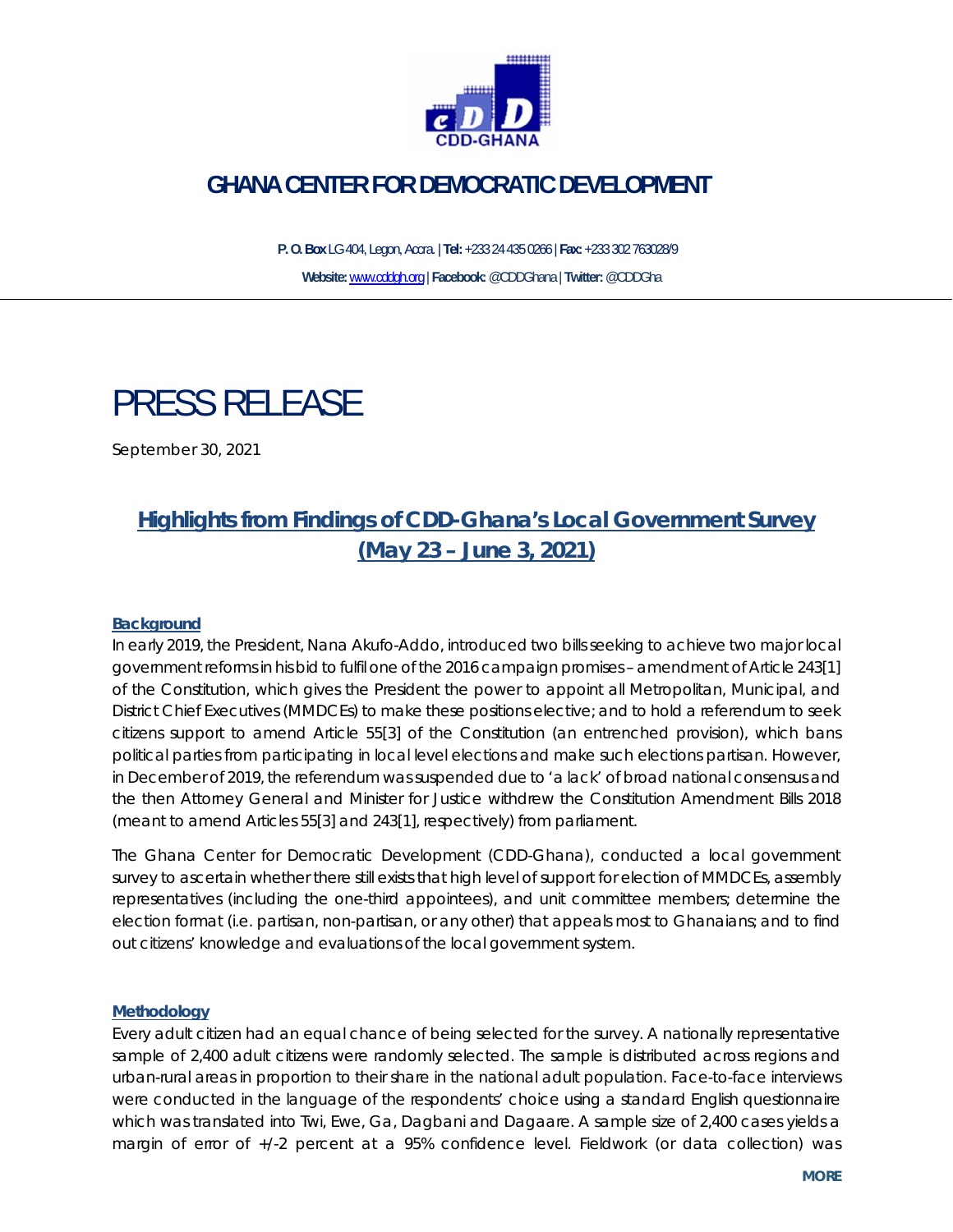#### **Local government functions, citizens' perceptions and participation**

- Majority of Ghanaians correctly ascribe some service delivery and local revenue mobilization functions to MMDAs. However, they are split on whose responsibility it is to manage public health and keeping communities clean.
- There seems to be a lack of connection between Metropolitan, Municipal and District Assemblies (MMDAs) and the community members. Large majorities of respondents say their MMDAs never held meetings with them to discuss salient issues such as local revenue mobilization, expenditures, service delivery, and development issues. However, among the few respondents who had engagement with their MMDAs, majority found the interactions to be "very or somewhat useful", giving an indication of strong opportunity for MMDAscitizens interface.
- Generally, there is little or no engagement between Ghanaians and their formal and informal leaders, although engagement with traditional leaders, unit committee members and local government representatives is relatively better. Similarly, Ghanaians think that it is "very easy or easy" to get assembly men or women (61%), unit committee members (57%) and traditional rulers or opinion leaders (52%) to listen to ordinary citizens as compared to district assembly and political party officials (29% each), government officials (15%) and MPs (12%).

#### **Support for Election of Metropolitan, Municipal and District Chief Executives (MMDCEs)**

- More than seven in 10 Ghanaians (76%) favour election of MMDCEs. Only 20% want them to be appointed by the President.
- While over two-thirds of the respondents (71%) say they prefer MMDCEs elected on nonpartisan election format similar to that used in local government councillors' election, only 20% opted for a partisan election format.
- **Reasons given for the preference for non-partisan election format for MMDCEs include,** ensuring competent persons get elected (29%); promotion of inclusivity/forestalling "winner takes all" challenges (22%); prevention of partisan influences/conflicts (21%), and promotion of transparency and accountability (19%).
- **Among those calling for partisan election of MMDCEs, majority believe the current format** for local government election had been tainted by partisan influences and must be opened up to promote public interest in local elections (54%). Others think it will promote responsiveness and development (19%); ensure that competent persons get elected (11%); and promote transparency and enable citizens to exact accountability from political parties (10%).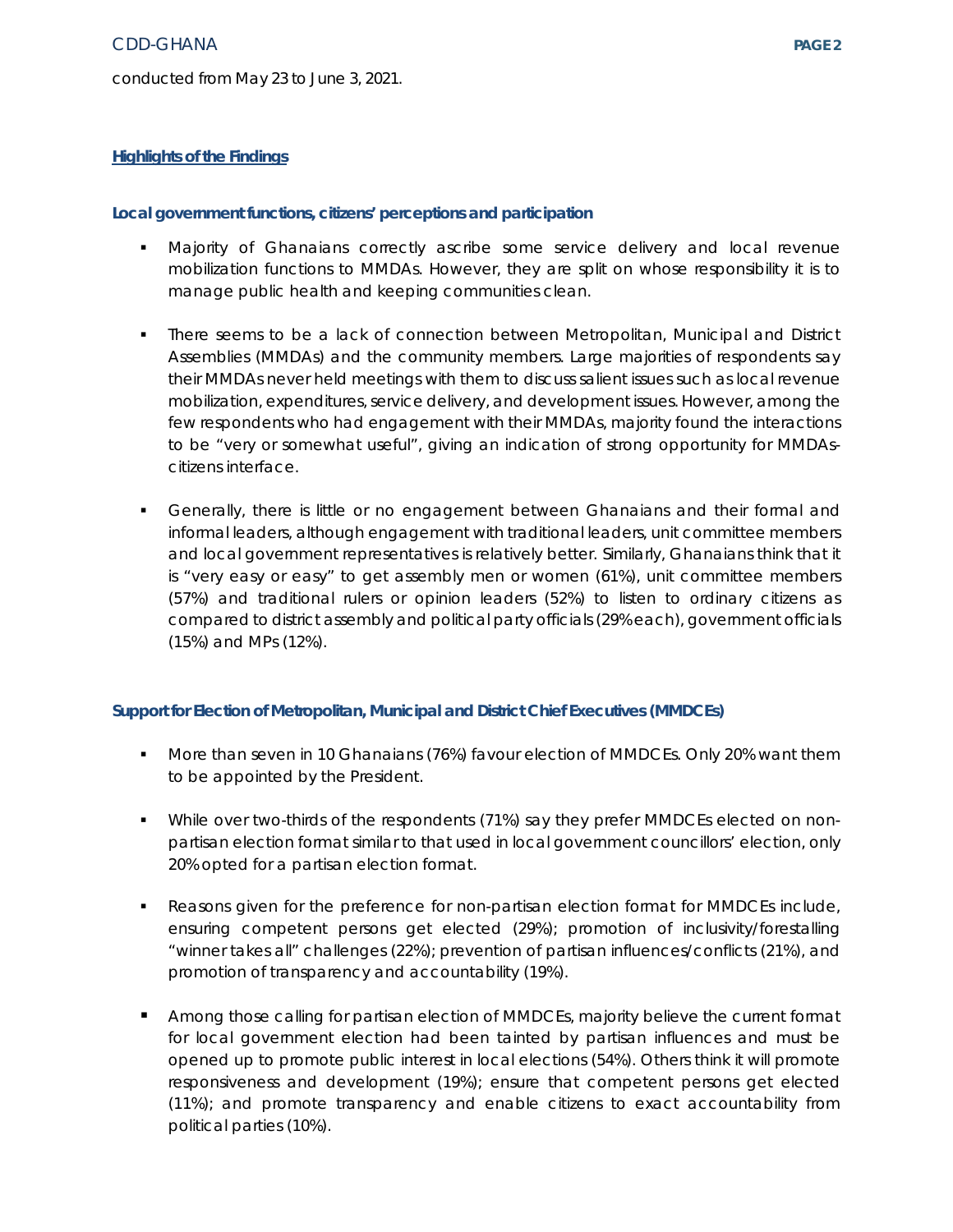## **Support for Election of all Metropolitan, Municipal and District Assembly (MMDA) Representatives**

- Just half (50%) of all Ghanaian adults want the 1992 Constitution amended to empower citizens to elect all local government representatives, including the one-third appointed by the president. However, a sizeable minority (43%) want the status quo maintained.
- **Close to seven in every 10 Ghanaians prefer non-partisan election format for the selection** of local government representatives (including the one-third appointees) to ensure citizens' participation and selection of competent person (13%); reduce political interference (11%); and bring solutions to community problems (11%).
- Ghanaians are nearly equally divided in their opinions on whether the current system of electing assembly members is really non-partisan. While almost half (48%) say the current system of electing assembly men/women to MMDAs is non-partisan, about a similar proportion (43%) say the current system is partisan.

## **Marginalized groups and traditional leaders' involvement in local governance**

- There seems to be a strong approval for the full participation of marginalized groups particularly women (89%), youth (89%), and persons with disabilities (77%) – in local governance processes.
- Most Ghanaians want reservation of a number of seats in MMDAs for persons with the required knowledge and skills (91%); persons from marginalized groups – women (87%), youth (85%); and persons with disabilities, 78%).
- Majority (71%) of Ghanaians think traditional leaders should play a role in the administration of MMDAs. An appreciable majority (65%) of respondents "strongly agree" or "agree" that traditional leaders have a better appreciation of the local political issues than ordinary people and should therefore have greater influence in MMDAs' administration.

### **Evaluations of Local Government Performance**

- In general, Ghanaians negatively rated MMDAs performance in service delivery and revenue mobilization over the past five (5) years.
- The majority of Ghanaians believe MMDAs have for the past five (5) years performed "very or fairly badly" in a number functions such as ensuring transparency and openness in the affairs of the Assembly (75%), responding to development challenges of communities of time (75%) and soliciting inputs from community members into annual district development plans (78%).
- Overwhelming majority of Ghanaians consider MMDAs as lacking financial accountability and efficiency in the usage of the district assembly common fund (DACF) and internally generated revenue (IGR). A huge majority of citizens say they never had explanations from their MMDAs on how DACF was spent (88%), how it was used to address key issues in the district (87%), how local taxes, rates, fees and fines were spent (88%) nor used to tackle development needs of the district (87%).